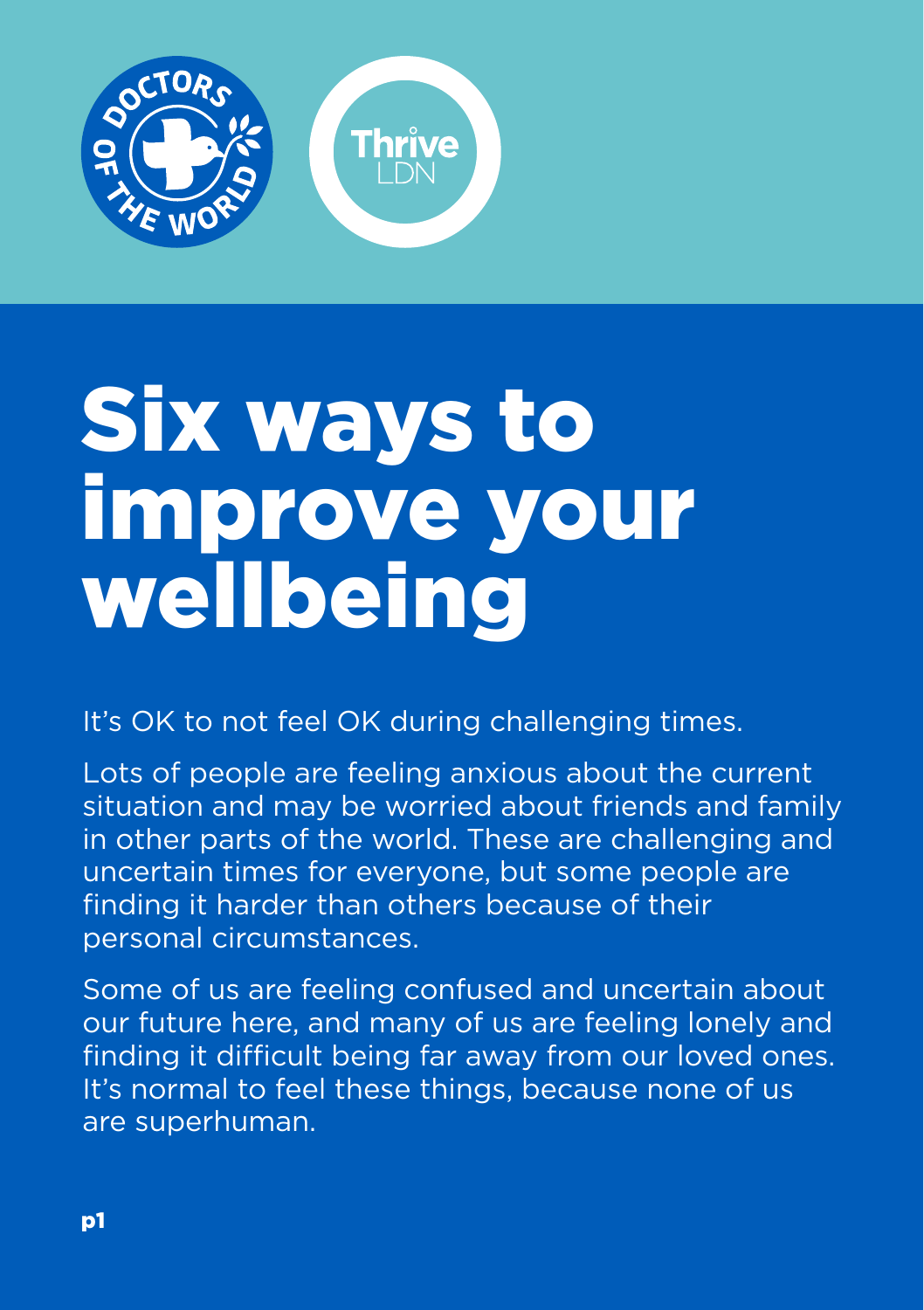Now more than ever, we want all Londoners regardless of where you were born or what language you speak, to know that you are not alone, and help is available for whatever you are going through.

Feeling worried or stressed is normal but it's really important that we take care of our health and wellbeing as much as possible. This document has been created to try to help people to cope during these challenging times. Whether you are having trouble sleeping, having problems with concentrating, anxious about your health or you are feeling unsafe, help is available.

Here, we hope you will find a selection of things you can do to keep yourself well and some useful ways to get support if you are finding it hard. This is a collaborative work between Doctors of the World UK and Thrive LDN with the support of the Mayor of London.

Remember, you're not alone – we're all in this together. Your GP is there to help with your concerns. If you need advice on accessing health services or support in registering with a GP, call **Doctors of the World helpline**:

**0808 1647 686** - freephone, Monday to Friday 10am to 12 midday.

# Our advice and tips >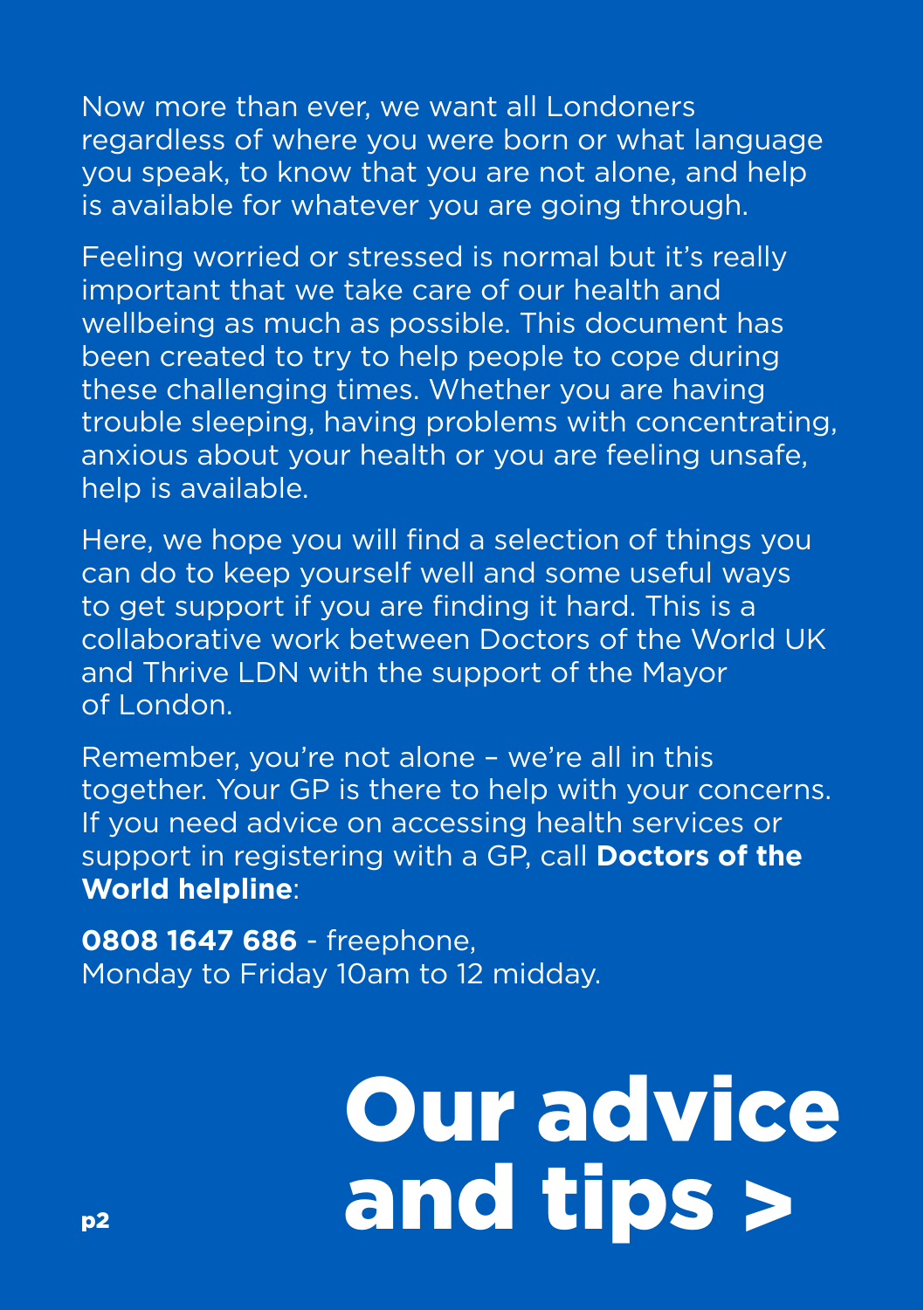1. Connect with others… either by phone, text, social media, write a letter or smile at your neighbours.

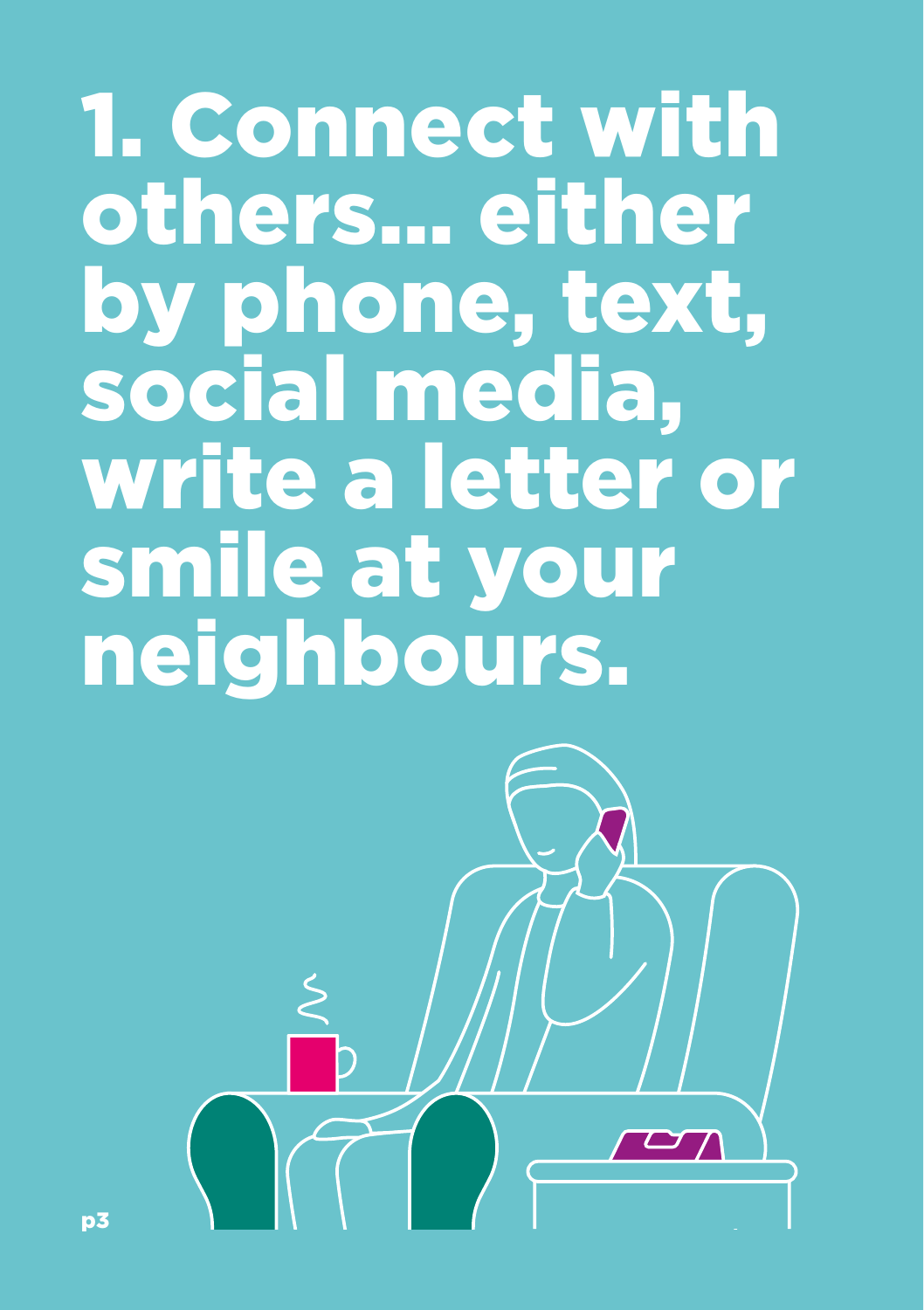

Many of us will miss seeing family and friends and taking part in our usual activities, remember that this is temporary.

It's important that we stay connected. Get in touch with family and friends to share your thoughts and have a chat.

If you're online, find some tips from our friends at **[www.campaigntoendloneliness.org](https://www.campaigntoendloneliness.org/)**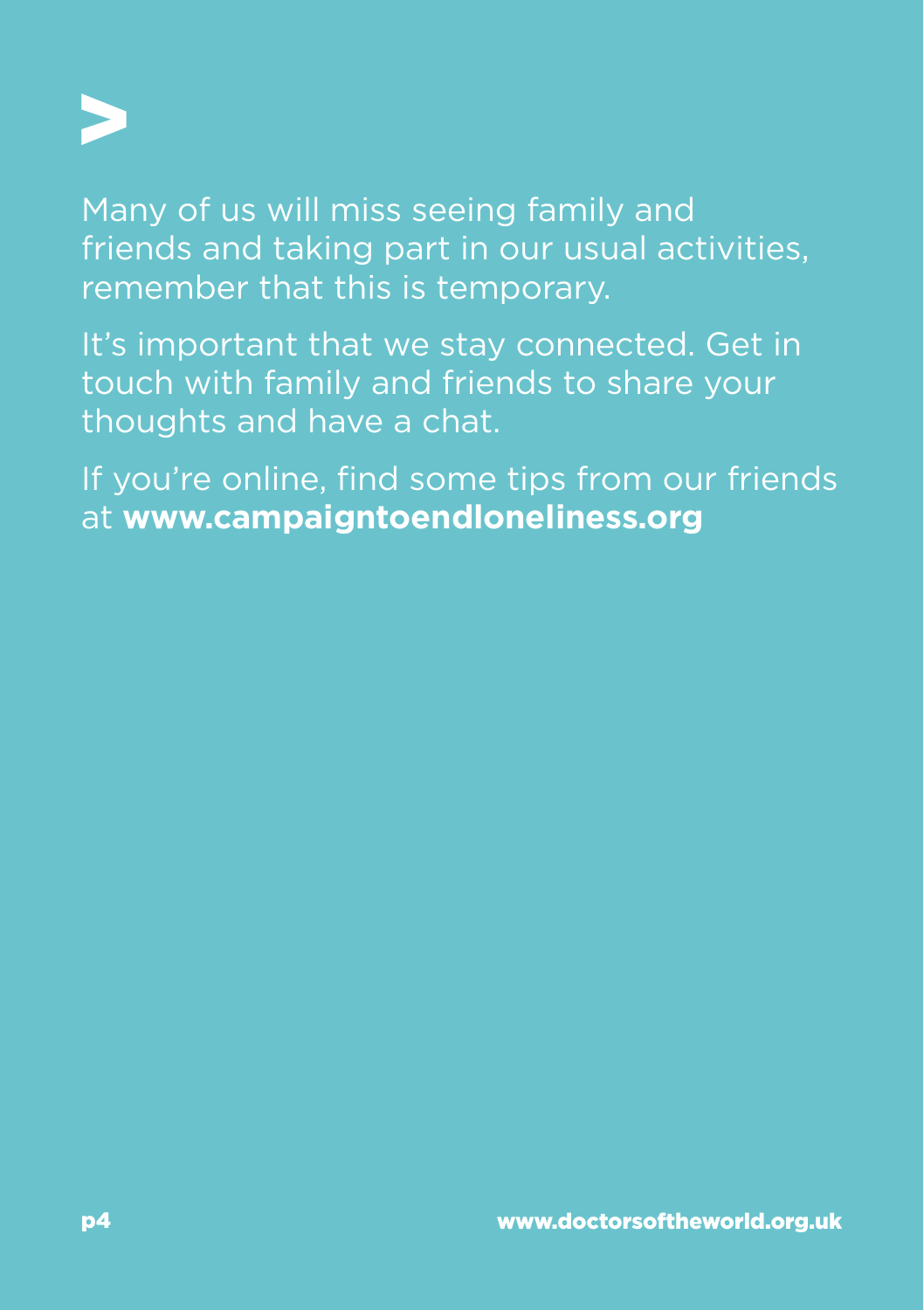## 2. Stay calm, things will get better.

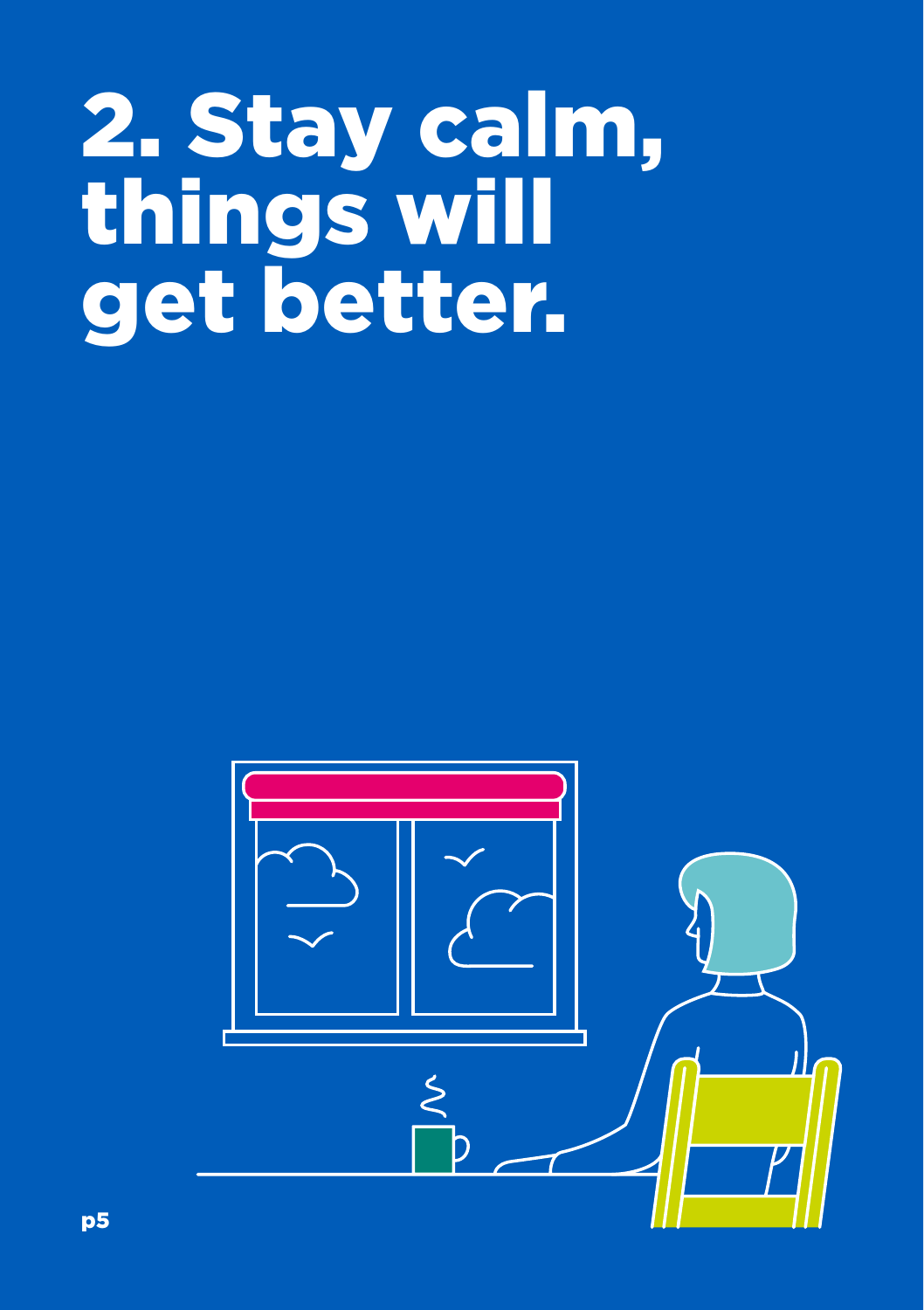

It's normal to feel anxious and worried about things that feel out of your control.

Try to relax, take deep breaths, this could help lighten negative feelings. If you or someone you trust can go online, visit [www.good](https://www.good-thinking.uk/)[thinking.uk](https://www.good-thinking.uk/) where you can get free NHSapproved digital tools to help manage anxiety, low mood, sleeping problems and stress. You can also visit: [www.helenbamber.org/](http://www.helenbamber.org/coronavirus-resources/mental-health-from-home/) [coronavirus-resources/mental-health](http://www.helenbamber.org/coronavirus-resources/mental-health-from-home/)[from-home](http://www.helenbamber.org/coronavirus-resources/mental-health-from-home/).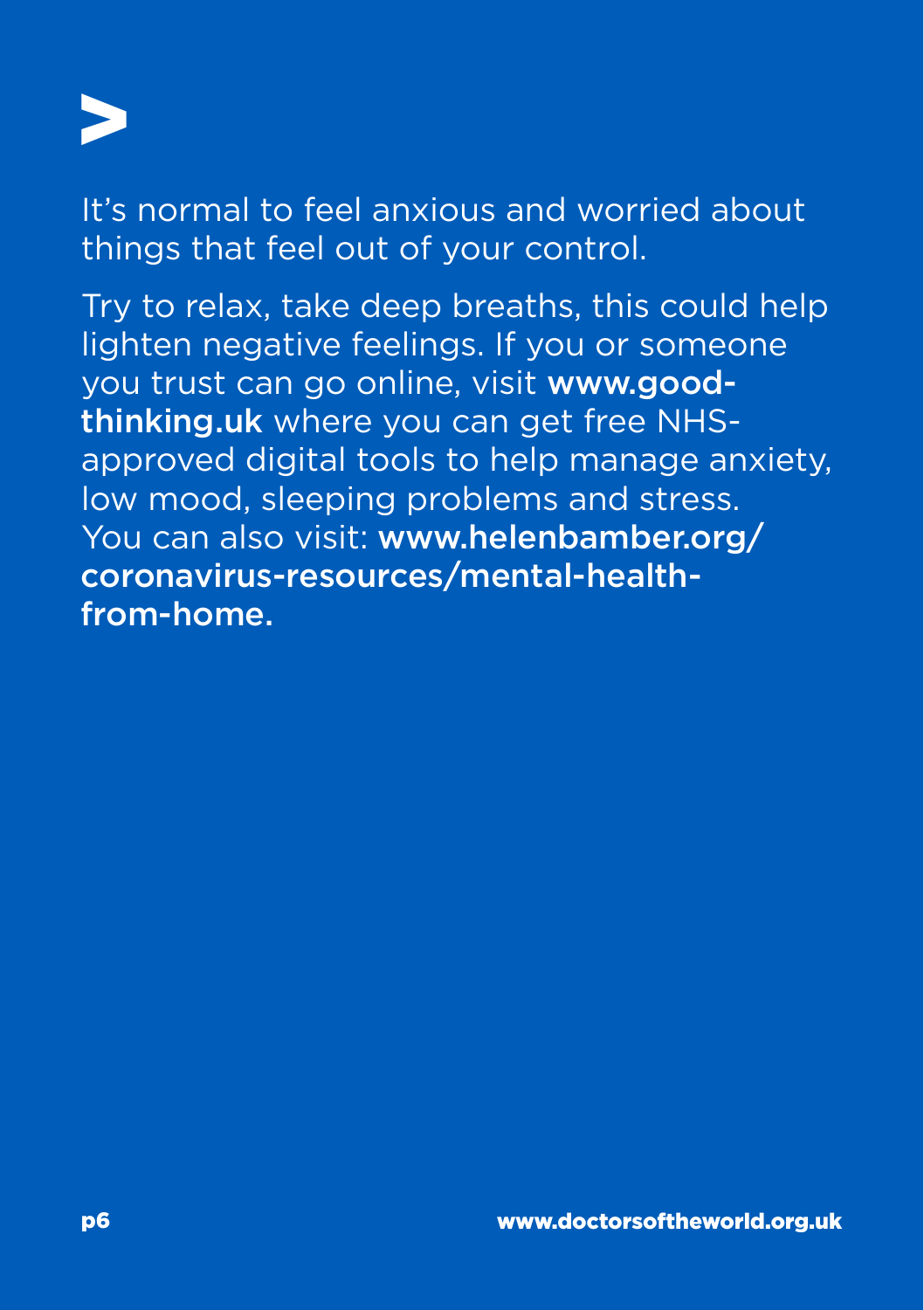### 3. Be kind to yourself, find time to do something you enjoy.

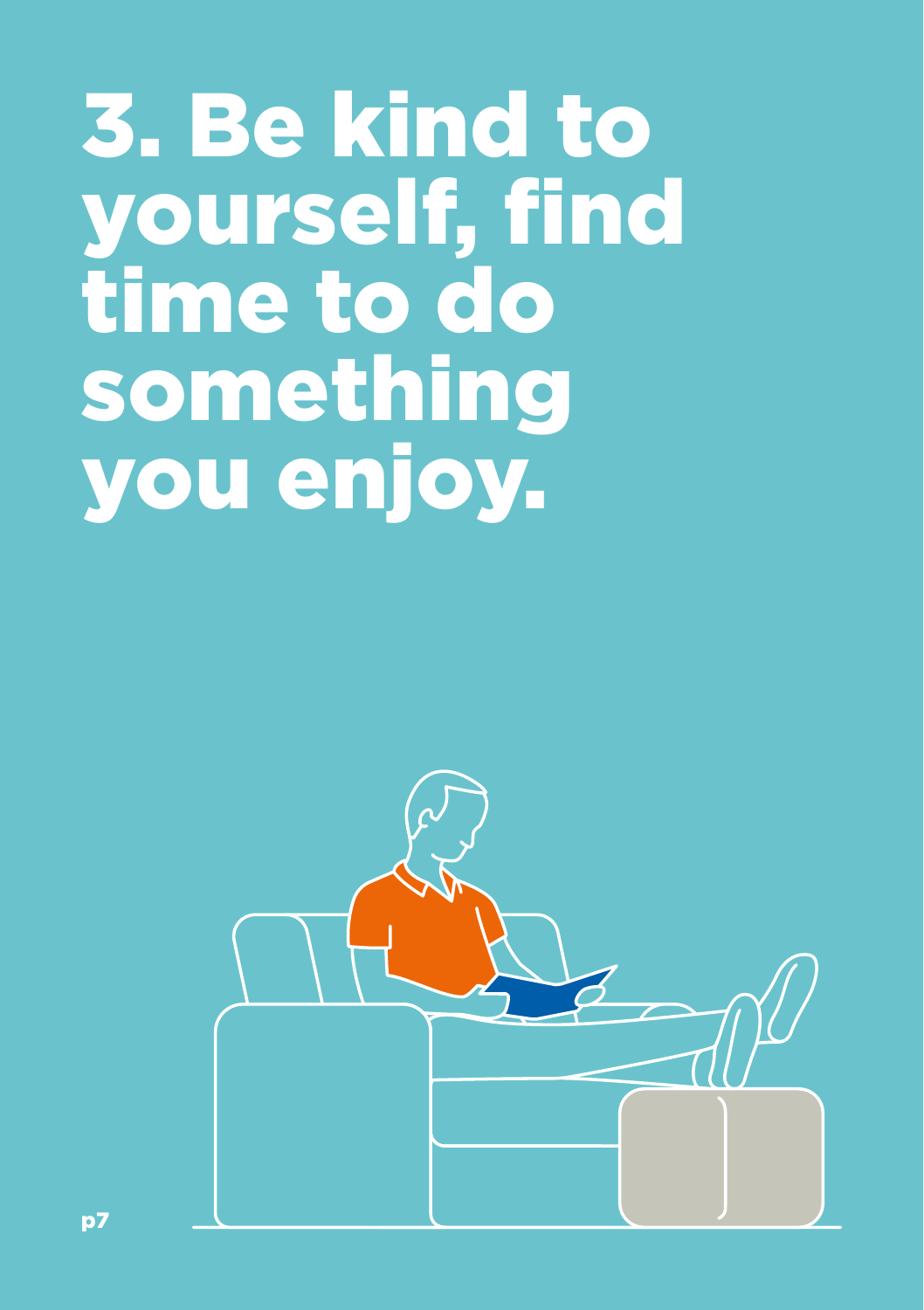

It's OK to treat yourself to the things that make you smile and feel good.

Make yourself a hot drink, watch a film, read a book, or try a crossword. Try volunteering in your local mutual aid group or any other local groups in your area.

Don't be hard on yourself.

It's important to recognise your successes and the things you are grateful for, no matter how small. You could consider keeping a gratitude journal each day where you write two or three of these things every night before you go to bed.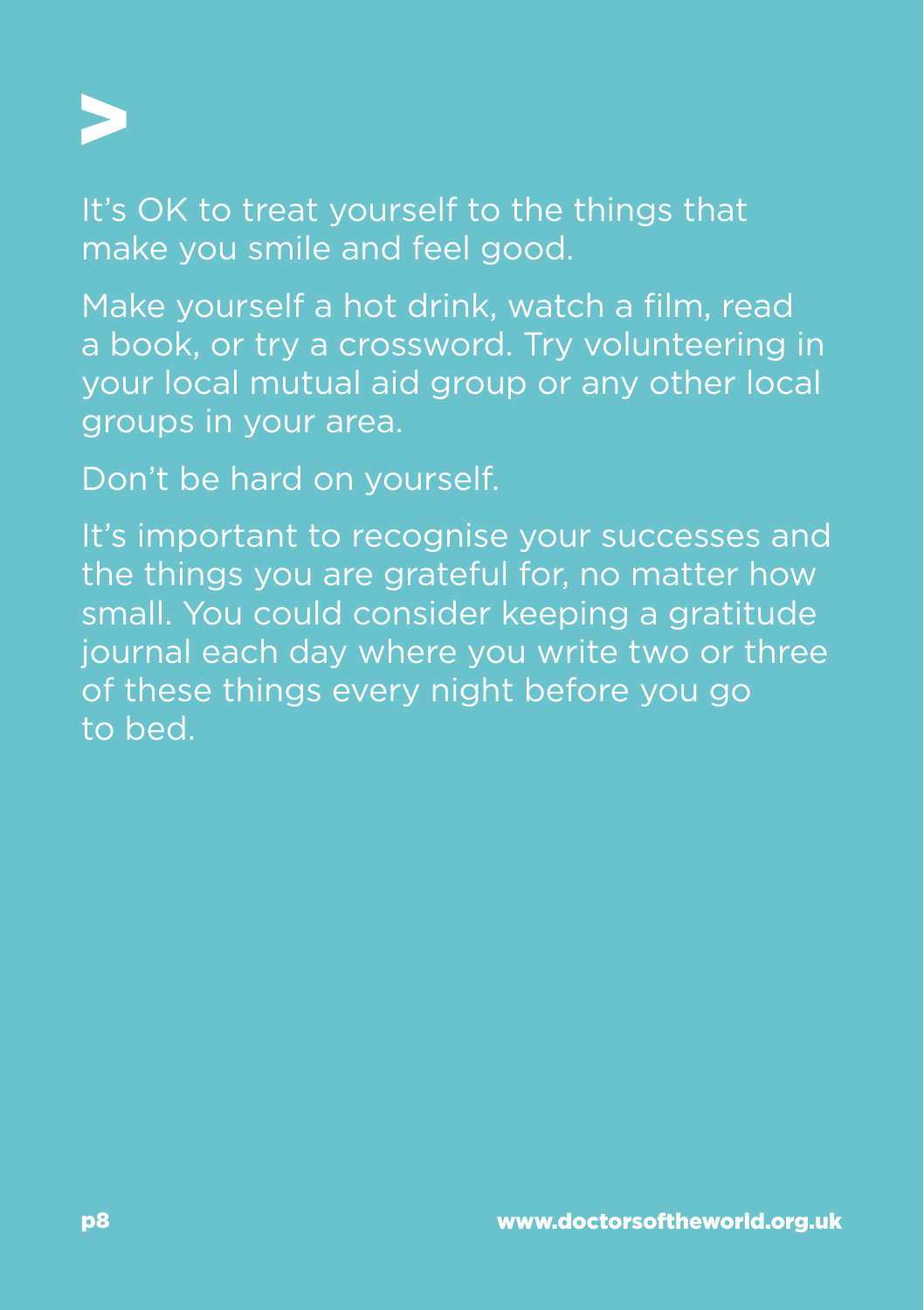#### 4. Take a break from listening to, watching or reading the news.

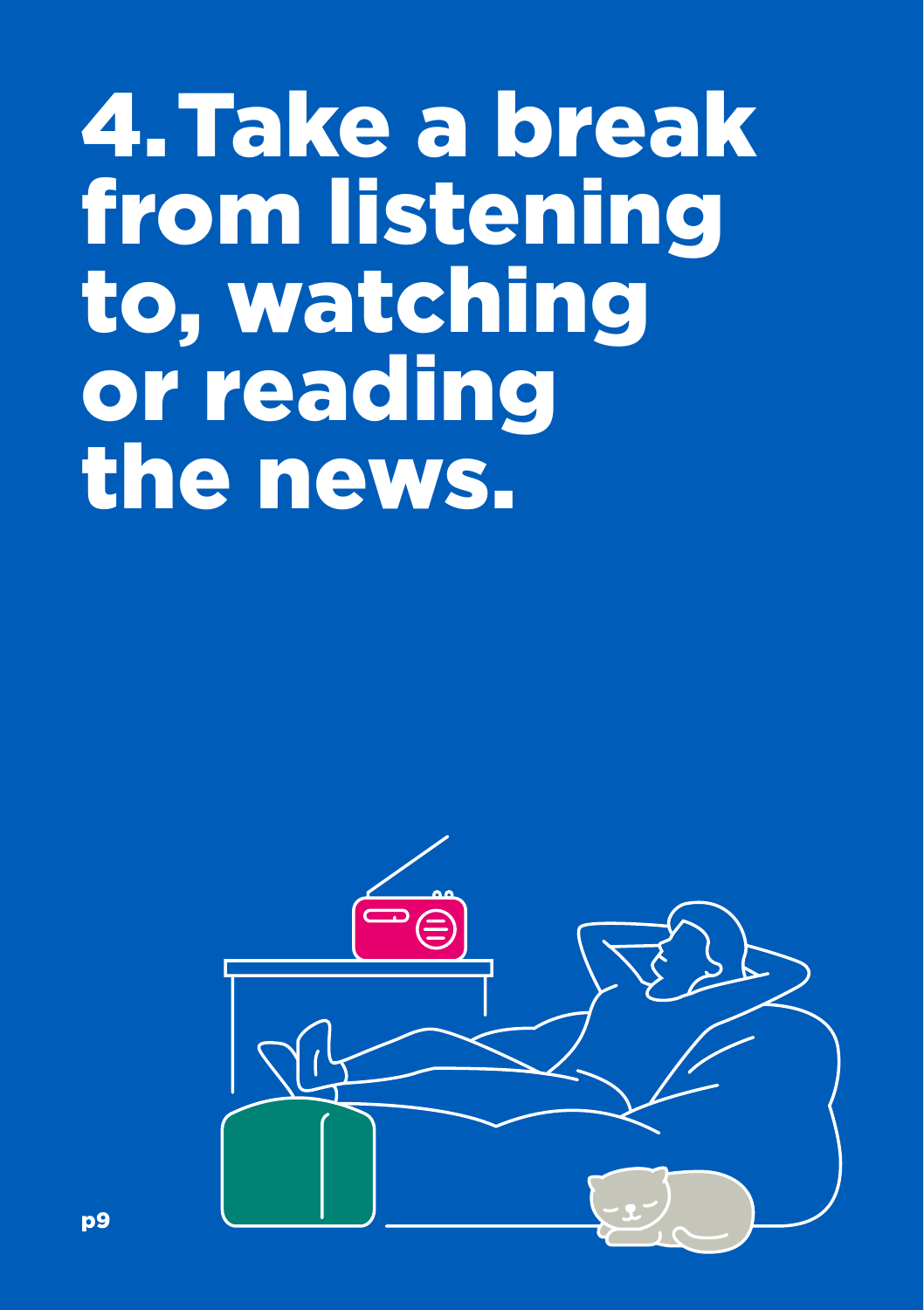

It is normal to feel anxious about what is happening in the UK and in your country of origin.

If you are online, you can find the updated guidance from the government and NHS in your language on Doctors of the World website: [www.doctorsoftheworld.org.uk/](https://www.doctorsoftheworld.org.uk/coronavirus-information/) [coronavirus-information](https://www.doctorsoftheworld.org.uk/coronavirus-information/)

You can also find London-specific information in a range of languages here: [www.london.](https://www.london.gov.uk/coronavirus/covid-19-resources-and-services-your-language) [gov.uk/coronavirus/covid-19-resources-and](https://www.london.gov.uk/coronavirus/covid-19-resources-and-services-your-language)[services-your-language](https://www.london.gov.uk/coronavirus/covid-19-resources-and-services-your-language)

However, reducing the impact of information overload will help you stay well.

Take a break from reading or listening to negative news. Make sure you limit your intake of daily news as too much coverage can make you stressed or anxious.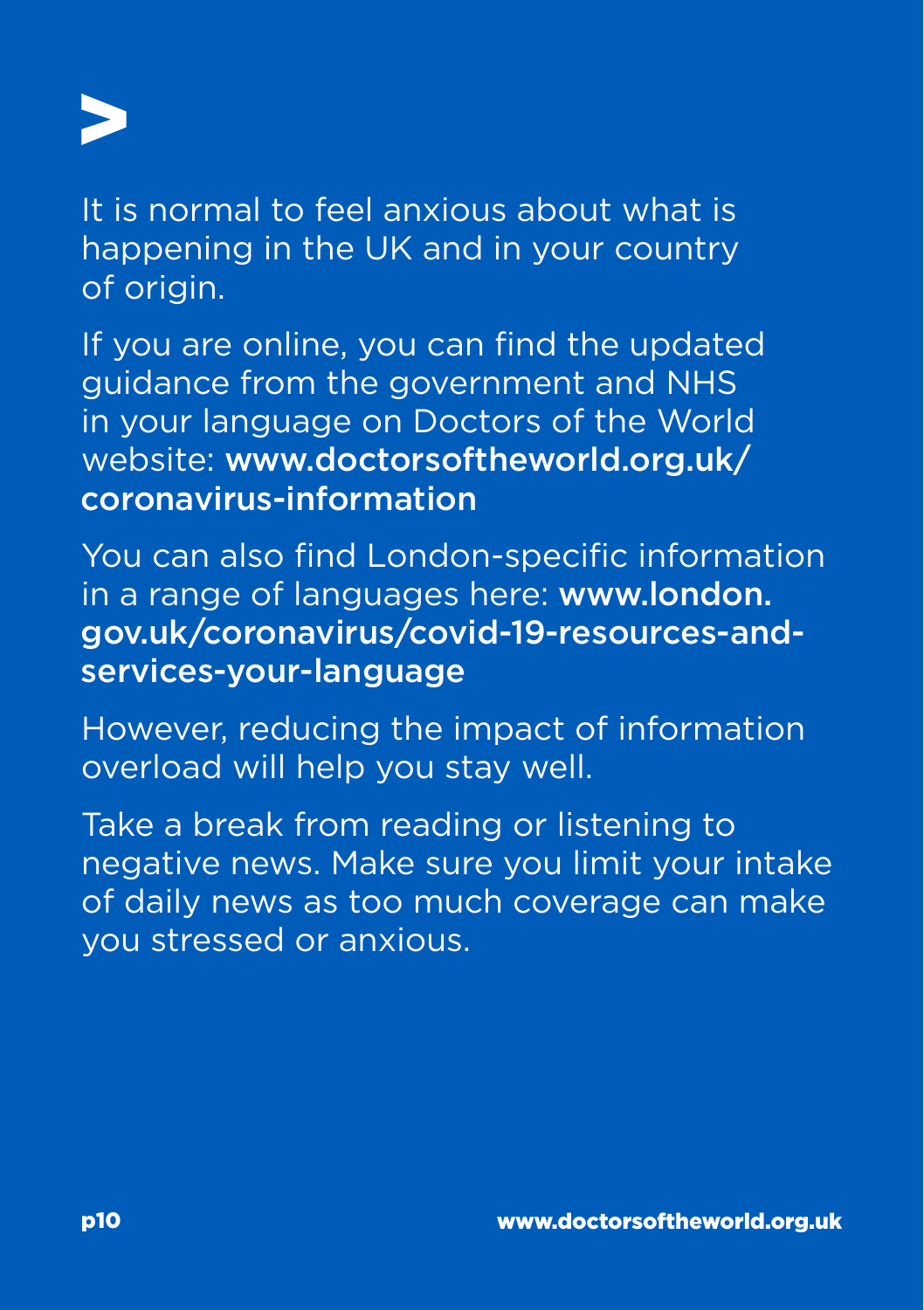#### 5. Move around and find different ways of staying active.

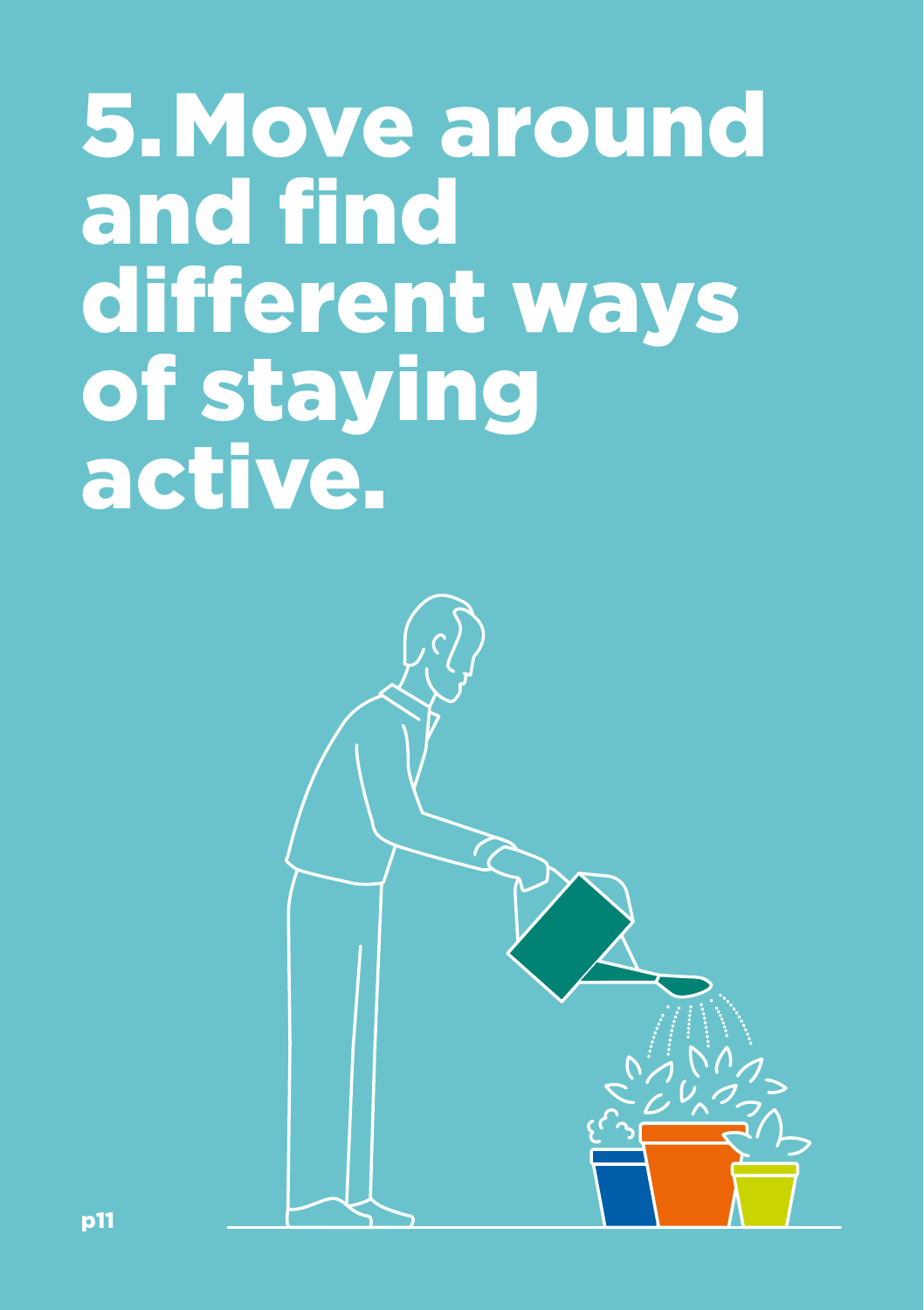

Being active reduces stress and helps us sleep better.

If you have access to a garden or it is safe for you to leave your home for exercise, then get some fresh air, go for a walk or a run.

If getting out and moving around is not easy or possible for you, keep moving about indoors as often or as much as you can.

Explore different ways of adding physical movement and activity to your day and find some that work best for you.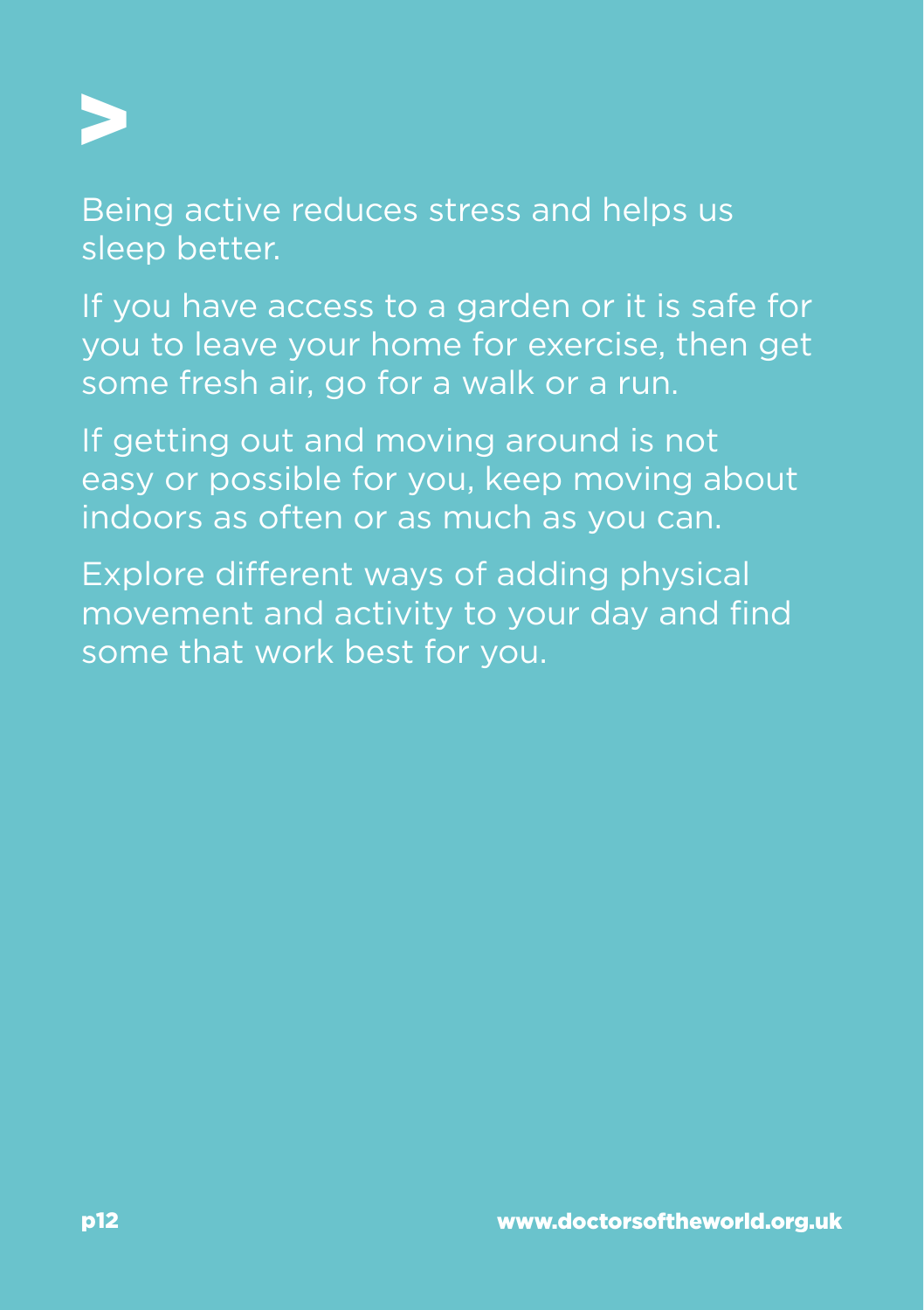## 6. Help is available if you are not OK.

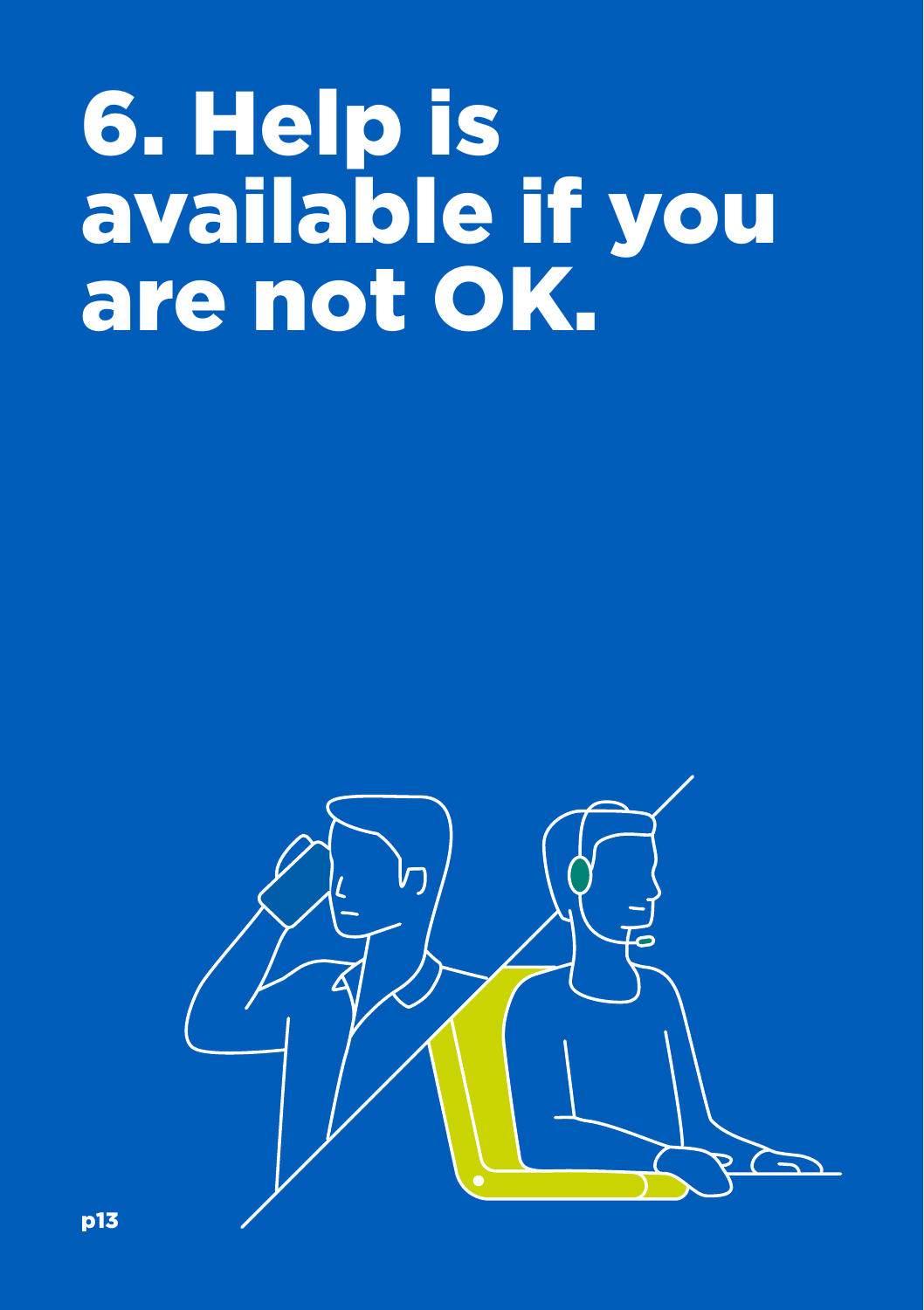

Things can feel very hard at times. Support is available for whatever you are going through, there is hope and you are not alone. You can contact your GP (family doctor) for support and advice on a wide range of issues including your consumption of alcohol or any other substance. If you don't have a GP, call Doctors of the World who can help you find a GP near where you live: 0808 1647 686 (freephone, Monday to Friday 10am to 12 midday).

If you feel that the issues you need to discuss are urgent, call NHS 111.

However, please be aware that not all help is going to be available in your language unfortunately, but we hope this guide contains a mixture of support services and options to seek advice.

These helplines are free and confidential:

Samaritans: Call 116 123 and Samaritans volunteers will listen to your concerns and worries.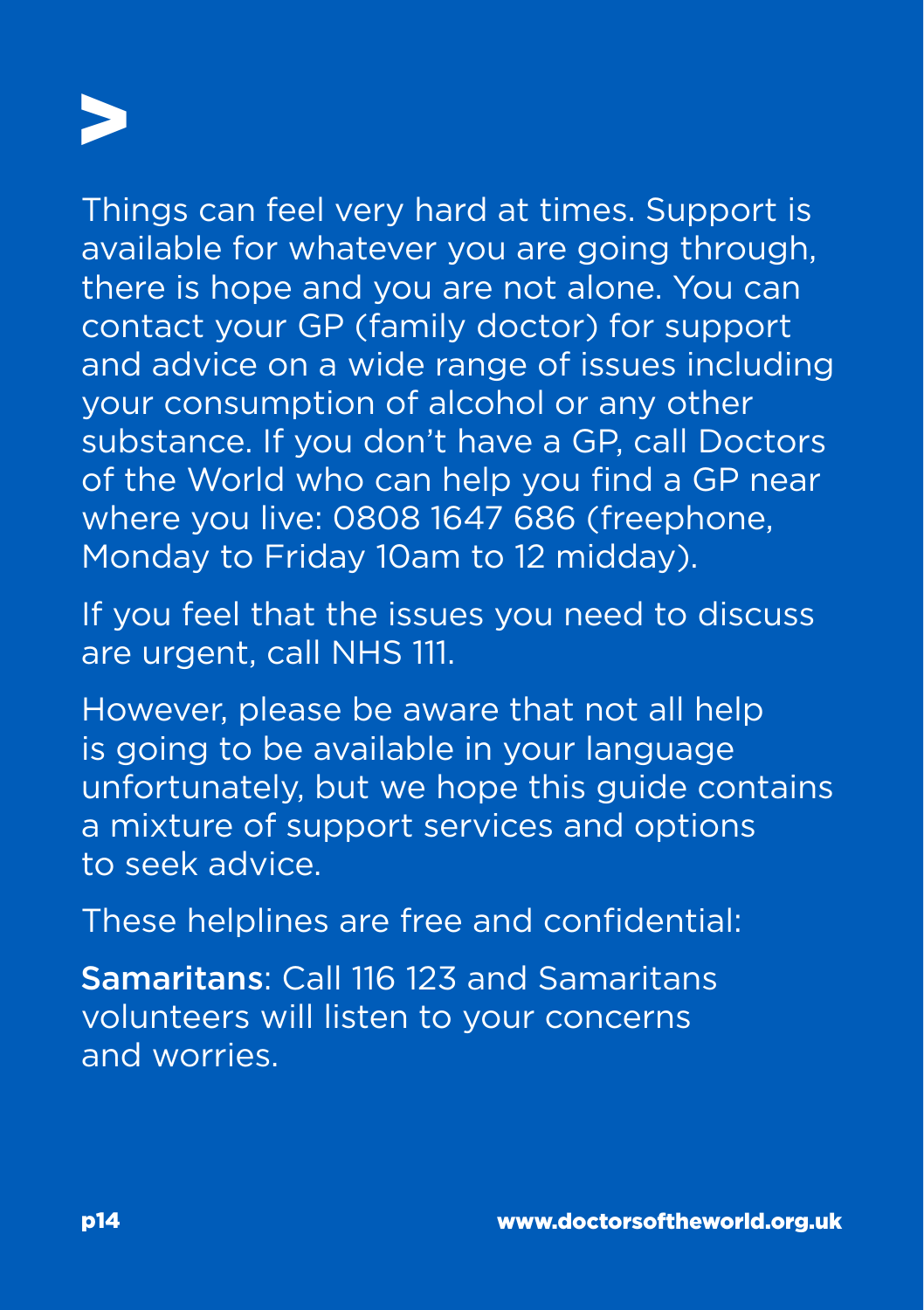SHOUT: Text Shout for free on 85258 text service for support with any wellbeing concern.

CRUSE: Call 0808 808 1677 and trained volunteers will offer emotional support and advice to anyone affected by bereavement and loss of a loved one.

If you feel uncomfortable or unsafe as a result of someone in your household and need support or advice, contact: Solace Women advice line on 0808 802 5565 or email *[advice@solacewomensaid.org](mailto:advice@solacewomensaid.org)* , or contact Respect Men's advice line on 0808 801 0327 or email *[info@mensadviceline.org.uk](mailto:info@mensadviceline.org.uk)*

If you are a refugee in the UK and require support or advice, you can find local services on [www.refugeecouncil.org.uk/get-support/](https://www.refugeecouncil.org.uk/get-support/services/) [services](https://www.refugeecouncil.org.uk/get-support/services/)

If you are an asylum seeker in the UK and require support or advice, call Migrant Help on 0808 8010 503 or visit: [www.migranthelpuk.org](https://www.migranthelpuk.org/)

—

—